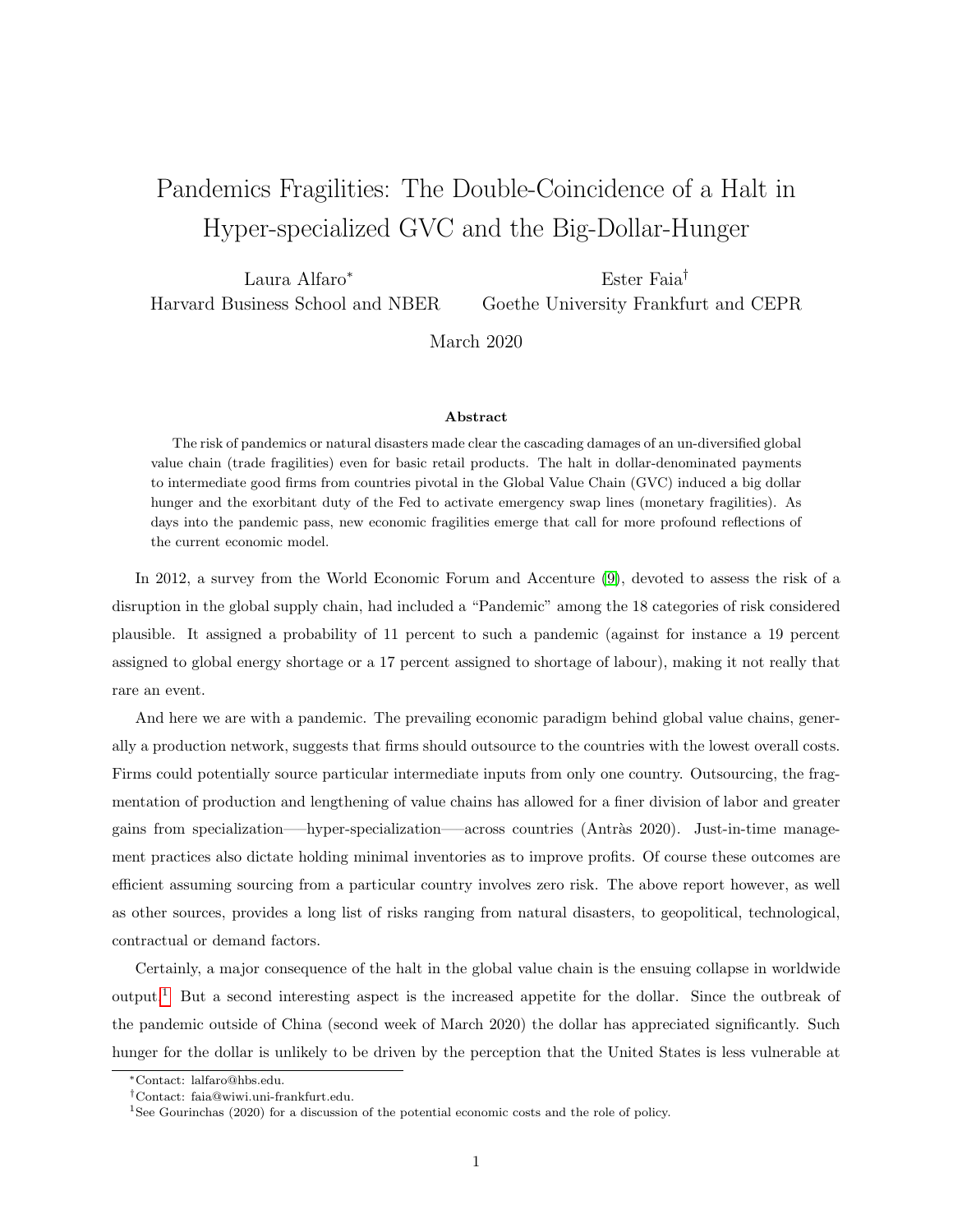the moment or a safer place than other regions. Risk indices in the United States and Europe, namely the VIX, VSTOXX for Europe and the VDAX for Germany seem at par (see Figure [1](#page-1-0) below).

<span id="page-1-0"></span>

Figure 1. Risk indices US, Europe and Germany

As for the US Variance Risk Premium (VRP), an index for country uncertainty, its return started a massive and continuous decline starting on March 3.[2](#page-0-0) Hence, if anything uncertainty surrounding the country is growing. And it does not seem lower than in other countries with larger safety nets, wider health coverage and larger fiscal capacity. Hence, the question remains on who is demanding dollars.

On March 19, the Federal Reserve announced the establishment of temporary U.S. dollar swap lines with an expanded list of central banks, including a handful of emerging market economies (EMEs), namely Reserve Bank of Australia, Banco Central do Brasil, Danmarks Nationalbank (Denmark), Bank of Korea, Banco de México, Norges Bank (Norway), Reserve Bank of New Zealand, Monetary Authority of Singapore, and Sveriges Riksbank (Sweden).[3](#page-0-0)

Central Banks typically need to activate those swap lines when local banks face a scarcity of dollars. During sustained interruptions of the global supply chain, like after the outbreak of the COVID19 in China, many firms servicing the network GVC stop receiving payments in dollars (or perceive payments will be interrupted). They may struggle to meet obligations in (dollar) debt.<sup>[4](#page-0-0)</sup> As a result most of them turn to banks to obtain loans. The banks then turn to their Central Banks to obtain dollar funding. At the end of

 $\begin{array}{lll} \mbox{^2See}\ \text{https://www.etf.com/VRPoverview.}\\ \mbox{^3See}\ \text{https://www.federalreserve.} \end{array}$ 

<sup>3</sup>See<https://www.federalreserve.gov/newsevents/pressreleases/monetary20200315c.htm> and [ht](https://www.federalreserve.gov/newsevents/pressreleases/monetary20200319b.htm)[tps://www.federalreserve.gov/newsevents/pressreleases/monetary20200319b.htm.](https://www.federalreserve.gov/newsevents/pressreleases/monetary20200319b.htm) On March 15 the Fed has already expanded its SWAP lines with the Bank of Canada, the Bank of England, the Bank of Japan and the European Central Bank.

<sup>4</sup>Alfaro, Asis, Chari and Panizza (2019) document the increase in leverage of firms in EMEs following the Global Financial Crisis and concerns regarding their financial fragility and potential to transmit corporate distress to other firms in the economy through network effects and other spillovers.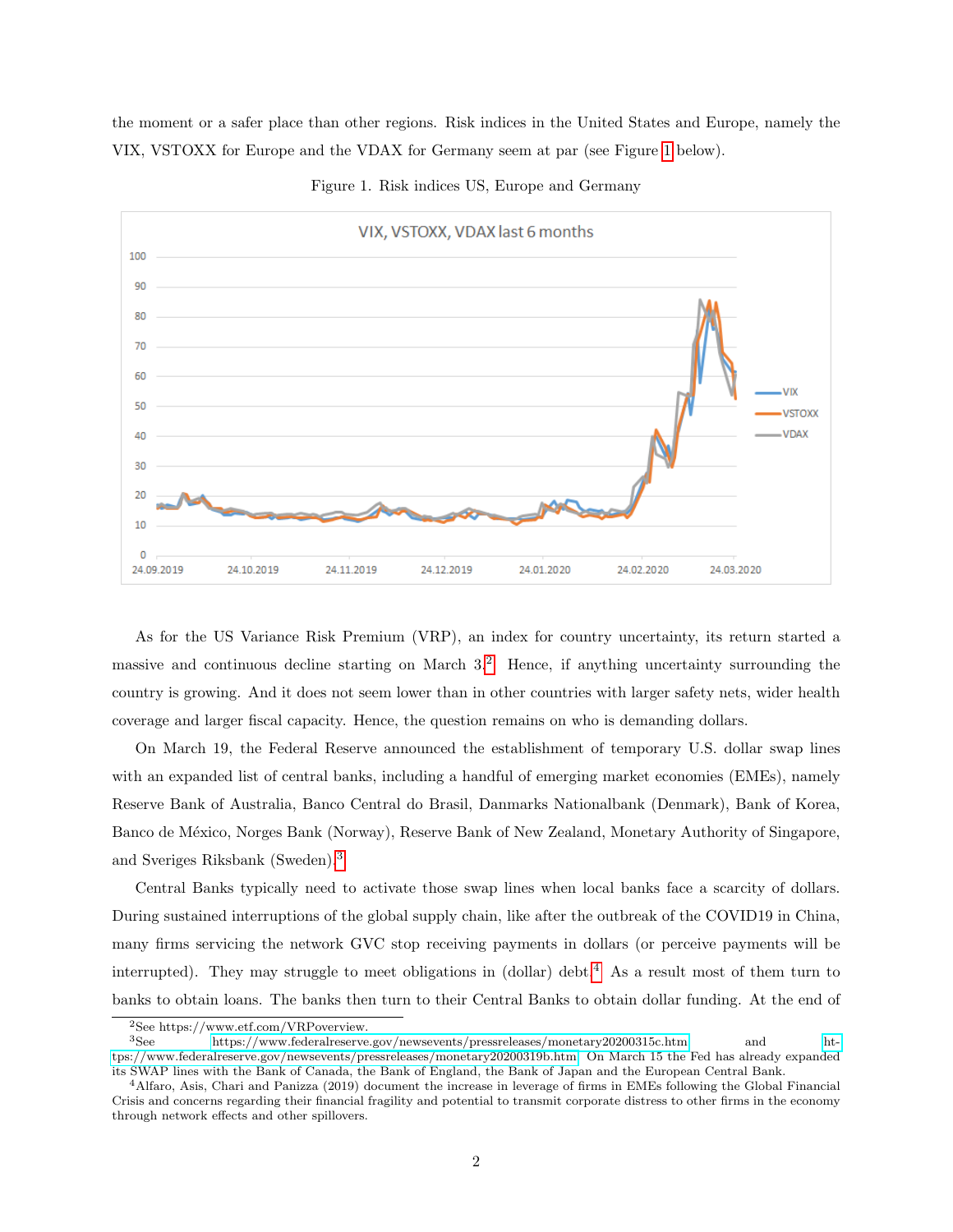the chain Central Banks attempt to activate a swap line with the Fed.

Coincidentally, all of the the countries newly admitted in the swap line are pivotal in the global supply chain, either for Advanced Manufacturing and Services (South Korea, Brazil, Mexico) or for Innovative Manufacturing Activities.[5](#page-0-0) Australia and Norway mainly contribute commodities, rather than intermediate goods. Many emerging market economies such as South Korea and Mexico are next to China in terms of importance in the global supply chain, also major corporations.[6](#page-0-0) After the announcement of the new Fed swap facility on March 19 the Bank of Japan's usage was particularly large, the country being a key node in the global supply chain after China. South Korea has eased foreign exchange liquidity rules and drawn from the \$60 billion U.S. currency swap line to help Korean firms, deeply embedded in GVC and may highly leveraged, with dollar funding. Countries experiencing big losses in commodity markets (oil) like Norway have also activated the swap facility.

Hence, more than just an increased international appetite for dollars linked to relatively low uncertainty of US policy and economic environment, dollar scarcity is also linked to disruptions of the GVC and production activity worldwide and high leverage. Dollars are no longer provided by US corporations that pay for their intermediate inputs, but are provided by global banks to firms which struggle to meet debt obligations. This is an interesting aspect that links again the monetary and the trade side of the economy.

How large is the GVC and can it account for the current dollar hunger? Based on Gopinath (2015) about 40 percent of world trade are invoiced in U.S. dollars. This implies about \$8 trillion in dollar-denominated cross-border revenues from trade a year. In recent weeks, the Federal Reserve has provided about \$360 billion through its SWAP facilities, so a shortfall of only 5 percent of global trade-related dollar payments would account for this extra demand. And the swap lines are only one source of dollar supply to foreign firms. Global banks, which have access to Fed liquidity facilities, can also supply dollars to foreign firms.

Given the current setup of the GVC, a large crisis requires Fed assistance through swap lines, another form of exorbitant duty. Similarly to the concentration of the dollar for invoicing, Alfaro, Faia, Judson and Schmit-Eisenlohr (2020) document a concentration of US dollar denominated financial flows in tax havens and financial centers. Even in that case the authors show that tax avoidance strategies and regulatory arbitrage tend to increase the "concentration" of risk in certain areas.

Thus, this experience calls for reflection on the economic models and business practices used so far. The focus had been entirely on efficiency. Risk was just absent from the picture.<sup>[7](#page-0-0)</sup> But with the increase in rare event risks, globalization requires diversification across many countries. This would also avoid a concentration of the dollar use as invoice currency across in economies with unstable currencies and poor institutions.[8](#page-0-0) Policies that aim at mitigating these shocks need to consider that disruptions in the "real" and "financial" markets are correlated. They are both related to "concentration" – GVCs and use of Dollar.

 $5$ See data from see WEF  $(2012)$ .

 $6$ Multinational firms have been key players in cross-border production, global value chains, intra-firm trade and capital flows (Alfaro and Charlton, 2009).

 $7$ Antràs (2020) points out at the risks of hyper-specialization in one country with weak institutions and contract enforcement  $8$ See Faia, Ottaviano and Laffitte (2020) for the stabilizing role of global banking due to diversification or when entry occurs in countries with more competitive markets.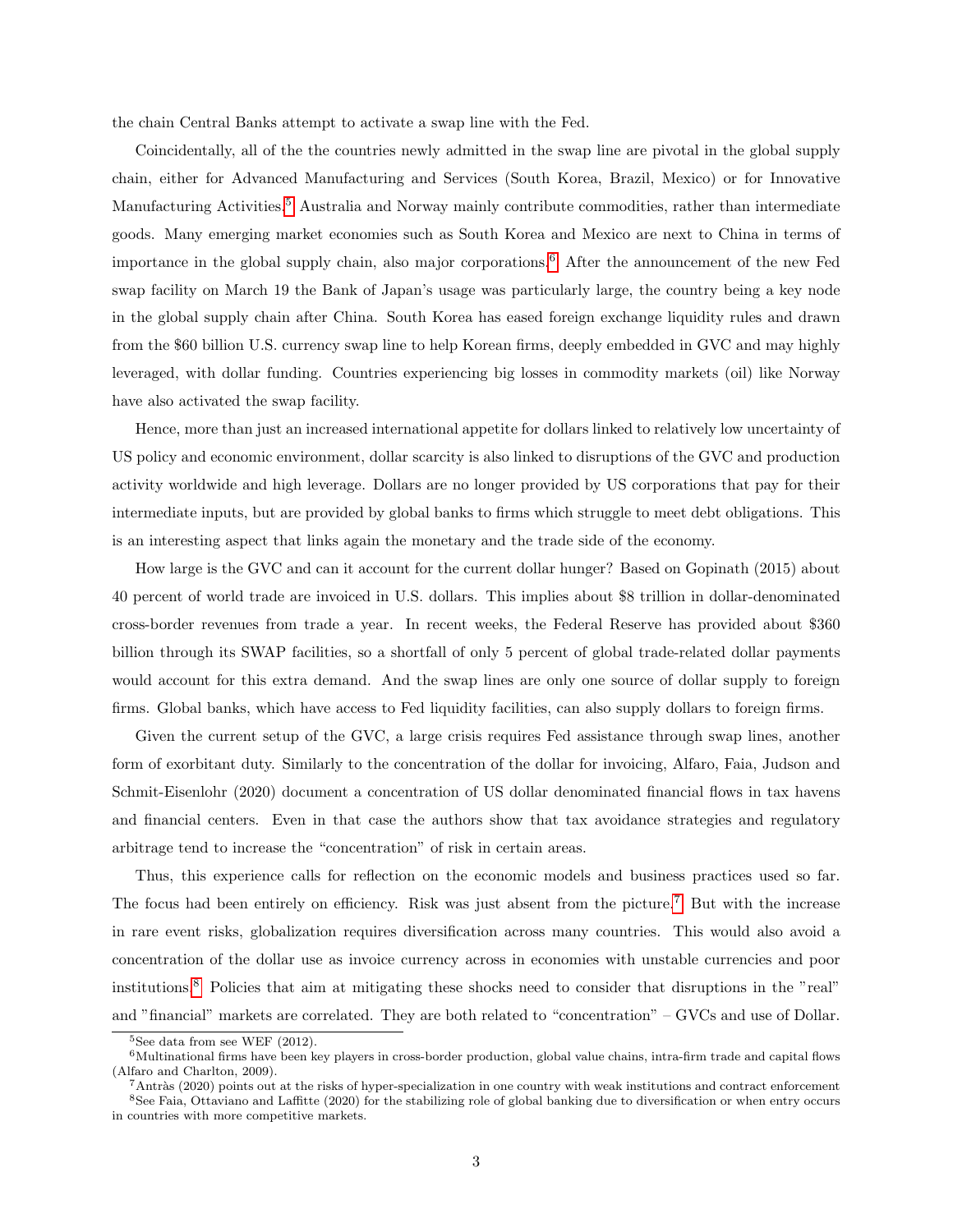They may have been motivated both for network effects, low costs, and efficiency but exacerbate fragilities.